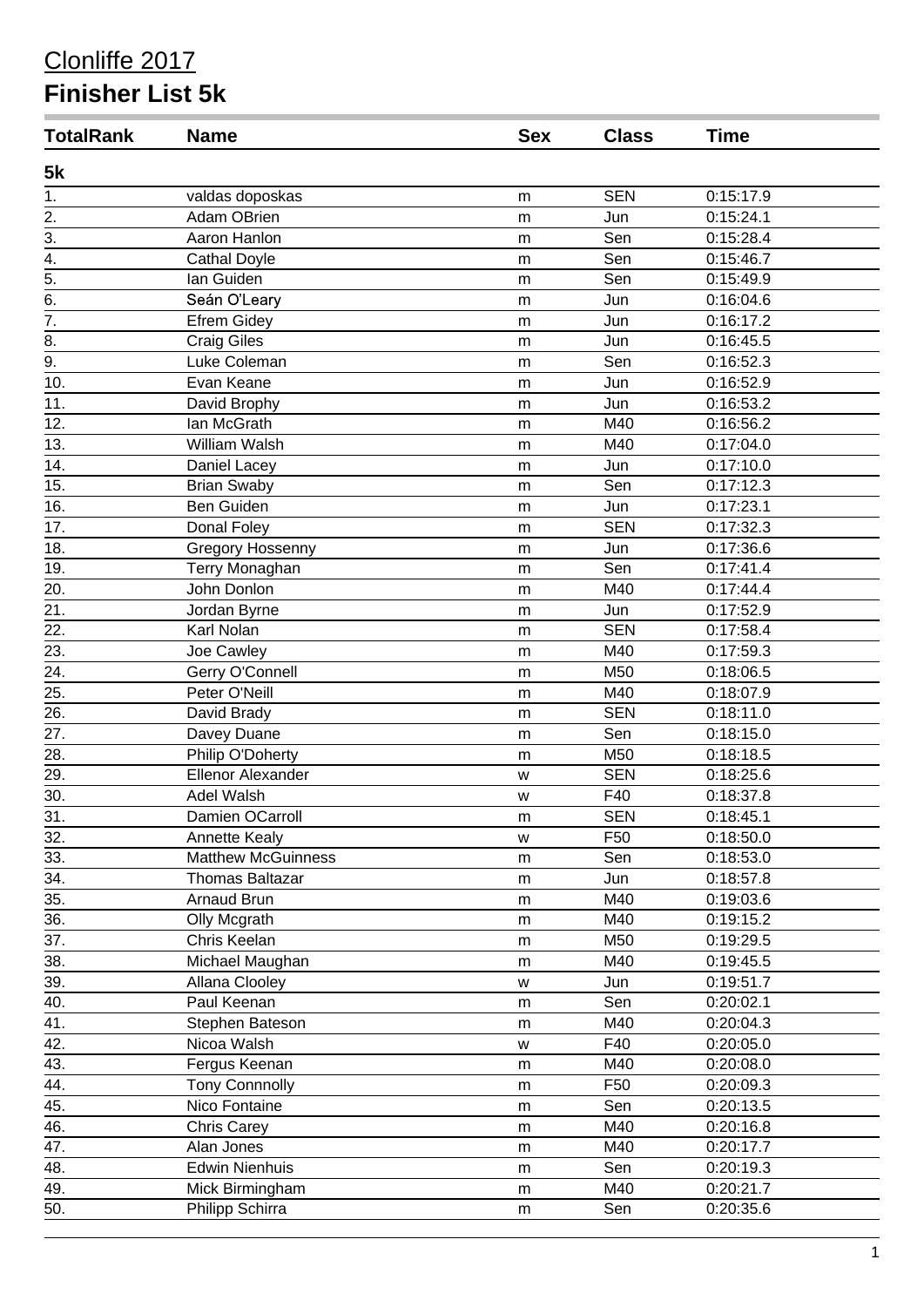# Clonliffe 2017 **Finisher List 5k**

| <b>TotalRank</b>  | <b>Name</b>              | <b>Sex</b> | <b>Class</b> | <b>Time</b> |  |
|-------------------|--------------------------|------------|--------------|-------------|--|
| 51.               | Catherina Cosgrave       | W          | <b>SEN</b>   | 0:20:45.1   |  |
| 52.               | Aine Crimin              | W          | <b>SEN</b>   | 0:20:46.6   |  |
| 53.               | Ciara Bradley            | W          | Sen          | 0:20:47.2   |  |
| 54.               | <b>Florence Curley</b>   | W          | W40          | 0:20:51.8   |  |
| 55.               | Stephen Willoubhey       | m          | M50          | 0:20:53.5   |  |
| 56.               | Wayne Walker             | m          | Sen          | 0:21:00.3   |  |
| 57.               | Finucnae Ciaran          | m          | <b>SEN</b>   | 0:21:02.3   |  |
| 58.               | <b>Claus Steuer</b>      | m          | Sen          | 0:21:05.1   |  |
| 59.               | siobhan Devaney          | W          | Sen          | 0:21:05.1   |  |
| 60.               | Colm Leanard             | m          | M50          | 0:21:07.3   |  |
| 61.               | <b>Sinead Harnett</b>    | W          | <b>SEN</b>   | 0:21:13.4   |  |
| 62.               | <b>Stephen Hanly</b>     | m          | M40          | 0:21:14.9   |  |
| 63.               | Joyce Ohare              | W          | <b>SEN</b>   | 0:21:15.9   |  |
| 64.               | Damien O' Leary          | m          | M40          | 0:21:17.5   |  |
| 65.               | <b>Neal Leddy</b>        | m          | M40          | 0:21:19.7   |  |
| 66.               | Derek Monaghan           | m          | Sen          | 0:21:29.3   |  |
| 67.               | Joe Haugh                | m          | M40          | 0:21:34.8   |  |
| $\overline{68}$ . | Aoife Hession            | W          | Jun          | 0:21:37.7   |  |
| 69.               | Aisling Ahern            | W          | Sen          | 0:21:46.4   |  |
| 70.               | Declan Grant             | m          | M50          | 0:21:46.4   |  |
| 71.               | Sarah Bateson            | W          | Jun          | 0:21:51.2   |  |
| 72.               | Elaine McLoughlin        | W          | Sen          | 0:21:58.2   |  |
| 73.               | Helen Carr               | w          | W40          | 0:22:01.6   |  |
| 74.               | Ollie Power              | m          | M40          | 0:22:03.6   |  |
| 75.               | Nial Markey              | m          | M50          | 0:22:08.1   |  |
| 76.               | David Waldron            | m          | Sen          | 0:22:10.6   |  |
| 77.               | Daniel Baltazar          | m          | M40          | 0:22:23.4   |  |
| 78.               | Alan Fairbrother         | m          | M50          | 0:22:27.9   |  |
| 79.               | Emma Barry               | W          | Sen          | 0:22:28.8   |  |
| 80.               | Katie Halpin             | W          | Jun          | 0:22:34.6   |  |
| 81.               | David Reilly             | m          | Sen          | 0:22:56.0   |  |
| 82.               | Orla Deighan             | w          | W40          | 0:23:10.3   |  |
| 83.               | John Cleary              | m          | M40          | 0:23:10.6   |  |
| 84.               | Yvonne Donough           | W          | W40          | 0:23:14.1   |  |
| 85.               | Carmel Drumm             | W          | Sen          | 0:23:20.3   |  |
| 86.               | Colm MACBRADAIGH         | m          | <b>SEN</b>   | 0:23:29.0   |  |
| 87.               | Oisin Hegarty            | m          | Jun          | 0:23:32.4   |  |
| 88.               | <b>Catherine Gilmore</b> | W          | <b>W50</b>   | 0:23:41.4   |  |
| 89.               | <b>Clione Cooley</b>     | w          | Jun          | 0:23:46.9   |  |
| 90.               | <b>Tess Loftus</b>       | W          | Jun          | 0:23:48.9   |  |
| $\overline{91}$ . | Colm Doran               | m          | M60          | 0:23:52.5   |  |
| 92.               | Marta Rzepka             | W          | <b>SEN</b>   | 0:23:53.6   |  |
| 93.               | Sorcha Oconnor           | W          | Jun          | 0:23:54.5   |  |
| 94.               | Kevin Tinnes             | m          | Sen          | 0:23:55.5   |  |
| 95.               | Emma Cooper              | W          | W40          | 0:23:56.9   |  |
| 96.               | Enda Mcdermott           | m          | M40          | 0:23:57.4   |  |
| 97.               | Maeve Hegarty            | W          | F40          | 0:24:04.3   |  |
| 98.               | <b>Vicky Lumley</b>      | W          | W40          | 0:24:07.8   |  |
| 99.               | Aoife Gleeson            | W          | Jun          | 0:24:10.0   |  |
| 100.              | Michael Gleeson          | m          | M40          | 0:24:10.3   |  |
| 101.              | John Byrne               | m          | M50          | 0:24:10.5   |  |
| 102.              | Carl Fleming             | m          | M40          | 0:24:12.6   |  |
|                   |                          |            |              |             |  |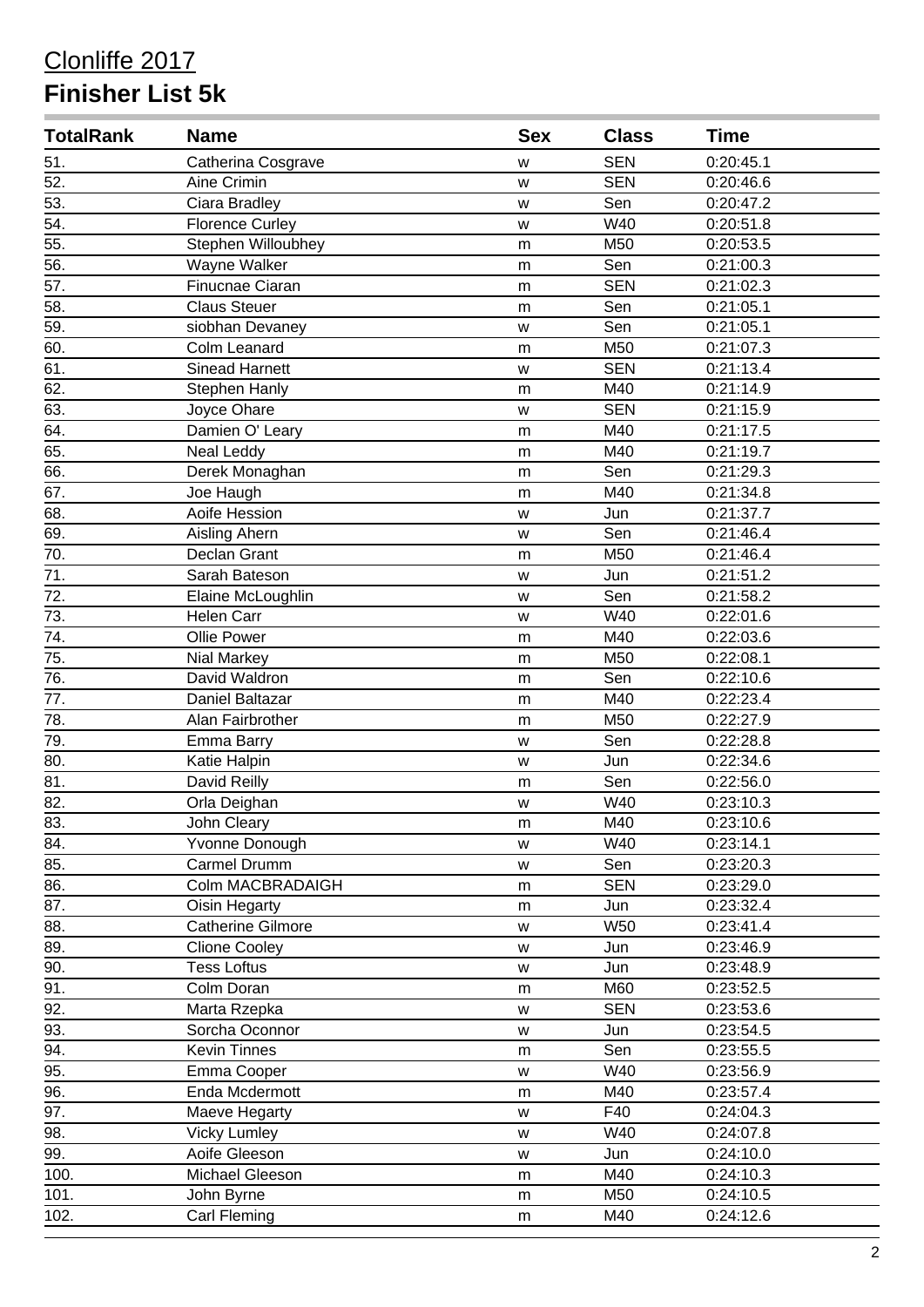# Clonliffe 2017 **Finisher List 5k**

| <b>TotalRank</b> | <b>Name</b>               | <b>Sex</b> | <b>Class</b>    | <b>Time</b> |  |
|------------------|---------------------------|------------|-----------------|-------------|--|
| 103.             | Rachel Jevens             | W          | W40             | 0:24:14.2   |  |
| 104.             | Ella Clooley              | W          | Jun             | 0:24:14.8   |  |
| 105.             | Madeleine Byrne           | W          | W40             | 0:24:15.2   |  |
| 106.             | Ella Brown                | W          | Jun             | 0:24:20.6   |  |
| 107.             | Siobhan Lyons             | w          | W40             | 0:24:21.1   |  |
| 108.             | Angela Charlton           | W          | W40             | 0:24:24.5   |  |
| 109.             | Naomi Lee                 | w          | Sen             | 0:24:33.8   |  |
| 110.             | Amanda Mc Aleenan         | W          | W50             | 0:24:41.1   |  |
| 111.             | Liam Halpin               | m          | M50             | 0:24:45.6   |  |
| 112.             | Anne Lyons                | W          | M50             | 0:24:49.1   |  |
| 113.             | <b>Geraldine Clements</b> | W          | W40             | 0:24:58.0   |  |
| 114.             | Aine Daly                 | W          | W40             | 0:25:00.7   |  |
| 115.             | Neil Geraghty             | m          | M50             | 0:25:18.4   |  |
| 116.             | Alan Judge                | m          | <b>SEN</b>      | 0:25:20.5   |  |
| 117.             | Noel Cooper               | m          | Jun             | 0:25:26.7   |  |
| 118.             | Jolanta Bąk               | W          | Sen             | 0:25:28.2   |  |
| 119.             | Domonic Richardson        | m          | M50             | 0:25:29.3   |  |
| 120.             | Joseph Cooper             | m          | <b>SEN</b>      | 0:25:31.6   |  |
| 121.             | <b>Tony Cox</b>           | m          | M50             | 0:25:36.5   |  |
| 122.             | Evelan Brennan            | W          | F <sub>50</sub> | 0:25:43.9   |  |
| 123.             | Sandra Brady              | w          | <b>W50</b>      | 0:25:45.1   |  |
| 124.             | Liam Murphy               | m          | M40             | 0:25:46.0   |  |
| 125.             | <b>Caroline Hynes</b>     | w          | W40             | 0:25:53.2   |  |
| 126.             | aszmm Martin              | m          | <b>SEN</b>      | 0:25:55.1   |  |
| 127.             | Alish Malone              | W          | <b>SEN</b>      | 0:25:59.9   |  |
| 128.             | Gary Plowman              | m          | M40             | 0:26:02.7   |  |
| 129.             | Laura Clarke              | W          | Sen             | 0:26:10.2   |  |
| 130.             | Helen OSUillivan          | w          | F40             | 0:26:11.2   |  |
| 131.             | Orla O' Connor            | W          | Sen             | 0:26:17.1   |  |
| 132.             | <b>Elaine Casey</b>       | W          | m40             | 0:26:27.7   |  |
| 133.             | Rob Devereux              | m          | M40             | 0:26:34.3   |  |
| 134.             | Cara Curran-Beggs         | W          | Jun             | 0:26:38.9   |  |
| 135.             | Lianne Bailey             | w          | W40             | 0:26:46.9   |  |
| 136.             | <b>Dolores Gilliland</b>  | W          | <b>W50</b>      | 0:26:52.9   |  |
| 137.             | Alex Taute                | m          | M60             | 0:27:02.0   |  |
| 138.             | satomi handa              | W          | Sen             | 0:27:03.2   |  |
| 139.             | Aisling Kelly             | W          | Sen             | 0:27:03.6   |  |
| 140.             | Kerry Constant            | W          | M60             | 0:27:08.1   |  |
| 141.             | <b>Matthew Kelly</b>      | m          | Sen             | 0:27:10.9   |  |
| 142.             | David Purdom              | m          | M50             | 0:27:14.2   |  |
| 143.             | Joesey Power              | W          | F60             | 0:27:20.7   |  |
| 144.             | Louise McGirl             | W          | W40             | 0:27:27.7   |  |
| 145.             | Denise Kelleher           | W          | F40             | 0:27:36.8   |  |
| 146.             | Steven Blake              | m          | <b>SEN</b>      | 0:27:46.4   |  |
| 147.             | Kirk Sanderson            | m          | M40             | 0:27:48.8   |  |
| 148.             | Seamus Meehan             | m          | M50             | 0:27:50.9   |  |
| 149.             | Séamus Gorman             | ${\sf m}$  | M40             | 0:27:54.7   |  |
| 150.             | Julia Maynard             | W          | Jun             | 0:28:02.4   |  |
| 151.             | June Plunkett             | W          | M40             | 0:28:02.4   |  |
| 152.             | Rory O'Gorman             | m          | M40             | 0:28:04.1   |  |
| 153.             | Ann Olwill                | W          | W50             | 0:28:05.4   |  |
| 154.             | Paul Blanchfield          | m          | Sen             | 0:28:10.5   |  |
|                  |                           |            |                 |             |  |